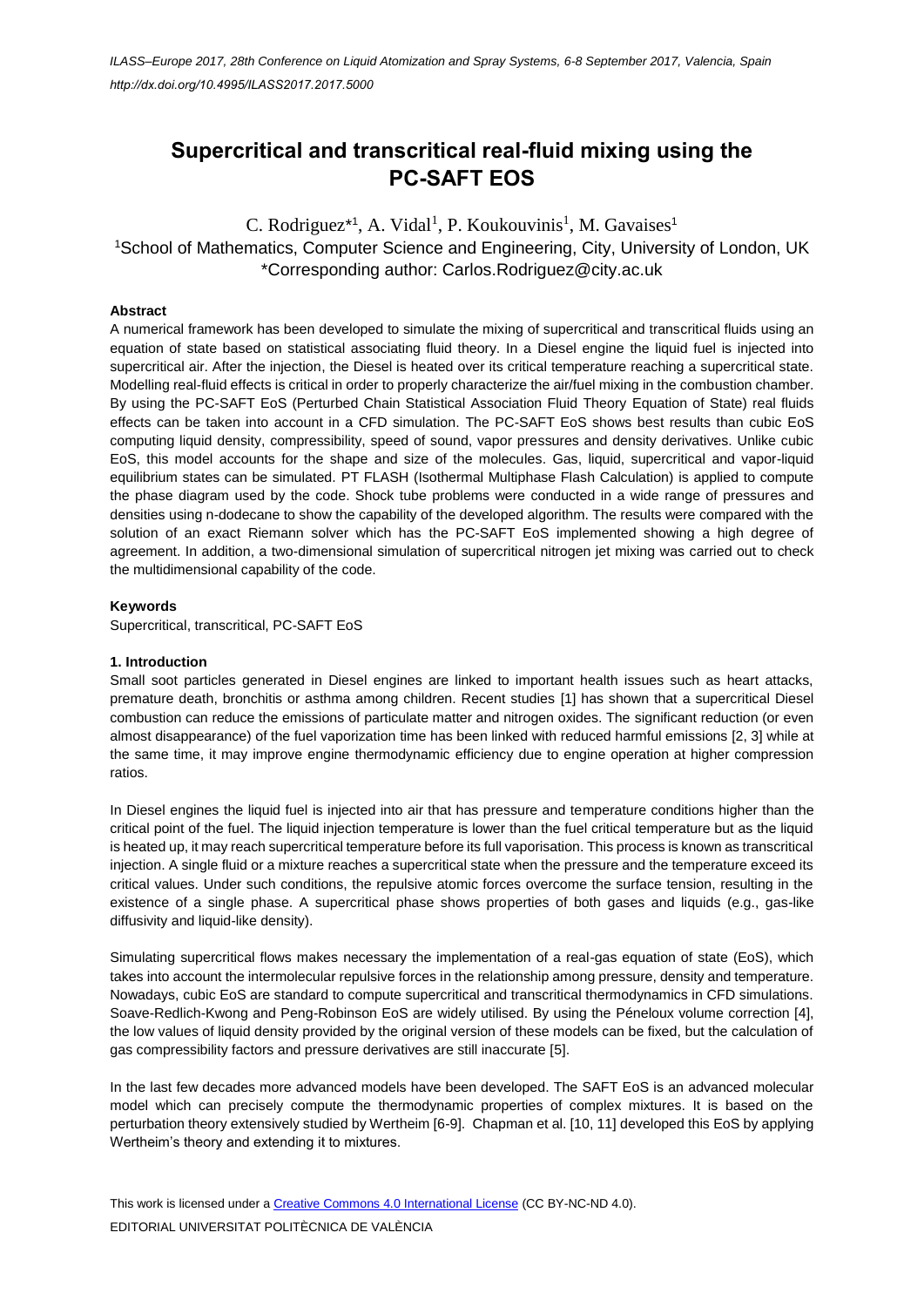In the SAFT model the reference fluid is formed by spherical segments of equal size. Then attractive forces are added between molecules. After this, chains are forms with hard-sphere segments and finally associative forces are added between molecules. Figure 1 shows a physical representation of the different contributions.



Figure 1. Physical description of the attractive and repulsive contributions of the SAFT EoS and the PC-SAFT EoS [12]

Many variants of the SAFT model exist. Among them, the PC-SAFT EoS (Perturbed Chain Statistical Association Fluid Theory EoS) is the one implemented here. In this variant, hard chains are used as the reference fluid instead of hard spheres. The SAFT EoS compute the attractive interaction between individual molecules and chain segments while in the PC-SAFT EoS the interactions between entire molecules are considered. This improves the thermodynamic description of chain-like fluid mixtures [12].

Although this EoS is based on advance molecular theory, only three parameters of each component have to be specified to compute the thermodynamic properties of the mixtures. The performance of the PC-SAFT model is superior to cubic EoS computing heat capacities, speed of sound, pressure-volume derivative and pressuretemperature derivative [13]. The results for gas Z-factors and compressibility are more accurate as well. It shows a good prediction of liquid densities and pure component vapor pressures. Additionally, it accounts for the shape and size of the molecules as it is based on statistical mechanics.

#### **2. Mathematical formulation**

The Navier-Stokes equations for a non-reacting multi-component mixture containing N species in a 2D flow are given by:

$$
\frac{\partial \mathbf{U}}{\partial t} + \frac{\partial \mathbf{F}}{\partial x} + \frac{\partial \mathbf{G}}{\partial y} = \frac{\partial \mathbf{F}_y}{\partial x} + \frac{\partial \mathbf{G}_y}{\partial y}
$$
(1)

The vectors of eq. 1 are:

y,N yx

 $\begin{array}{c} \begin{array}{c} \cdot \ \cdot \ -\mathrm{J}_{\mathrm{y,N}} \ \sigma_{\mathrm{yx}} \end{array} \end{array}$  $\begin{array}{c|c} -\mathbf{J}_{\mathbf{y},\mathbf{N}} & & \nonumber \ \boldsymbol{\sigma}_{\mathbf{yx}} & & \nonumber \ \boldsymbol{\sigma}_{\mathbf{yy}} & & \nonumber \end{array}$  $\begin{pmatrix} 3y_1N \\ \sigma_{yx} \\ \sigma_{yy} \\ u\sigma + v\sigma & -\sigma \end{pmatrix}$  $\begin{bmatrix} \sigma_{yx} \\ \sigma_{yy} \\ u\sigma_{yx} + v\sigma_{yy} - q_{y} \end{bmatrix}$ 

yy  $\sigma_{yx}$ <br>  $\sigma_{yy}$ <br>  $u \sigma_{yx} + v \sigma_{yy} - q_y$ σ  $\begin{bmatrix}\n\sigma_{yx} \\
\sigma_{yy} \\
\sigma_{yx} + v \sigma_{yy} - q_y\n\end{bmatrix}$ 

J

÷,

 $\mathbf{G}_{\mathbf{v}} =$ 

σ

The vectors of eq. 1 are:  
\n
$$
\mathbf{U} = \begin{bmatrix} \rho Y_1 \\ \rho Y_N \\ \rho W \\ \rho W \\ \rho V \\ \rho E \end{bmatrix}, \mathbf{F} = \begin{bmatrix} \rho uY_1 \\ \vdots \\ \rho uY_N \\ \rho u^2 + p \\ \rho w \\ (\rho E + p)u \end{bmatrix}, \mathbf{G} = \begin{bmatrix} \rho uY_1 \\ \vdots \\ \rho uY_N \\ \rho w \\ \rho v^2 + p \\ (\rho E + p)v \end{bmatrix}, \mathbf{F}_v = \begin{bmatrix} -J_{x,1} \\ \vdots \\ -J_{x,N} \\ \sigma_{xx} \\ \sigma_{xy} \\ u\sigma_{xx} + v\sigma_{xy} - q_x \end{bmatrix}
$$
\n(2)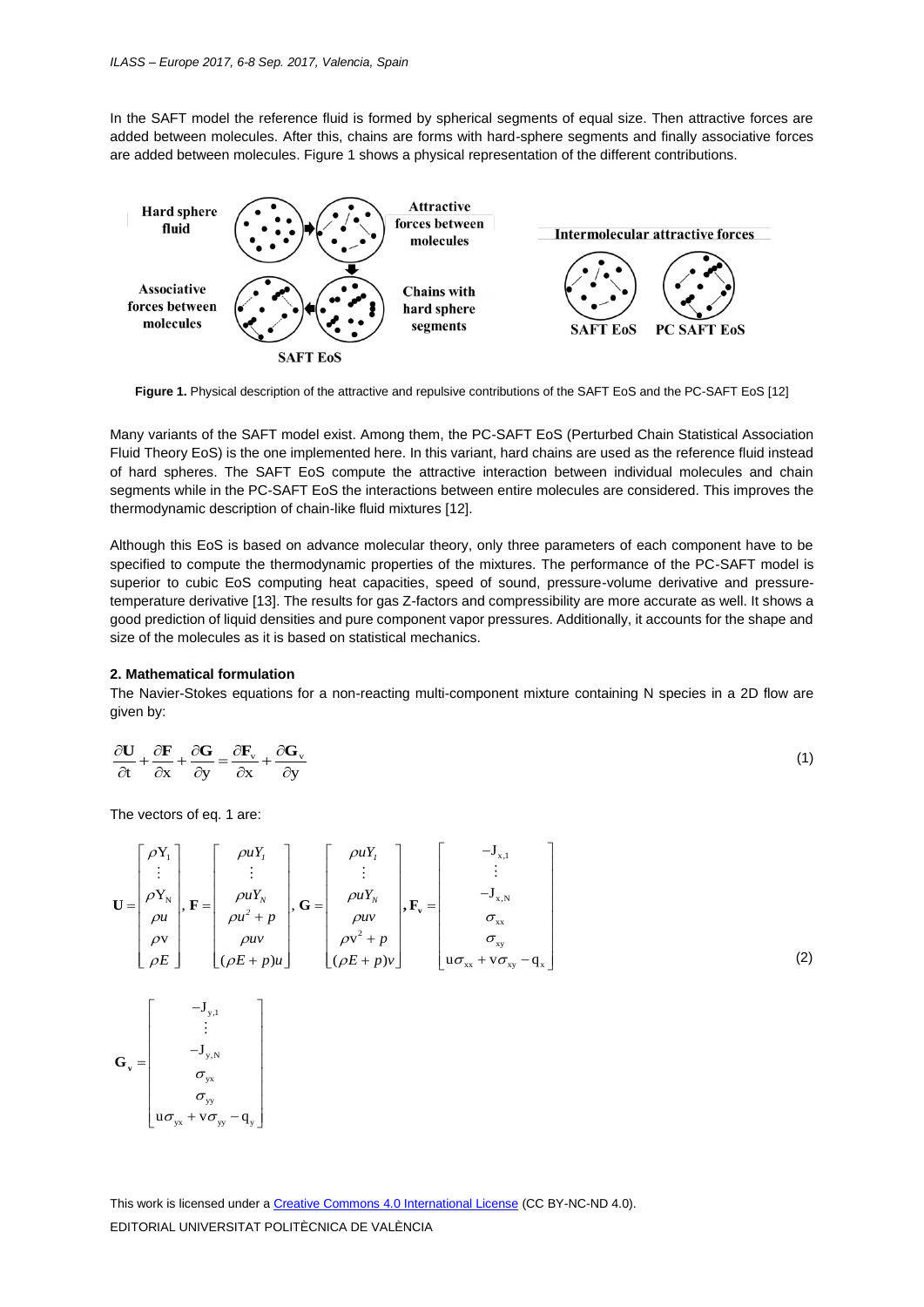where  $\rho$  is the fluid density,  ${\sf u}$  and  ${\sf v}$  are the velocity components,  $\, {\sf p}$  is the pressure, $\, {\sf E}$  is the total energy,  ${\sf J}_i$  is the mass diffusion flux of species i,  $\sigma$  is the deviatoric stress tensor and  $\rm q$  is the diffusion heat flux vector.

A finite volume scheme is employed in this work. The PC-SAFT EoS is implemented in order to simulate supercritical and transcritical states. Operator splitting is adopted to divide the physical processes into hyperbolic and parabolic sub-steps. The global time step is computed using the CFL criterion of the hyperbolic operator.

### *2.1. Hyperbolic sub-step*

The HLLC solver is used to solve the Riemann problem. The conservative variables are interpolated onto the cell faces using a fifth-order WENO (Weighted Essentially Non-Oscillatory) scheme due to its high order accuracy and non-oscillatory behaviour. Time integration is performed by using a third order TVD RK (Total Variation Diminishing Runge-Kutta) method.

#### *2.2. Parabolic sub-step*

The method developed by Chung et al. [14] is used to calculate the values of the dynamic viscosity and thermal conductivity of the mixture. In order to compute the diffusion coefficient the model of Riazi et al. [15] is utilised. A TVD scheme of third order is used to perform the time integration of this sub-step. The diffusion fluxes are computed conservatively using a second order method.

#### 2*.3. PC-SAFT EoS*

In perturbation theory, the potential energy of the molecular fluid is described as the sum of the potential energy of the reference fluid and a perturbation. The PC-SAFT EOS (based on perturbation theory) is expressed as the sum of all the residual Helmholtz free energy contributions. These contributions correspond to the different types of molecular interactions. The Helmholtz free energy was computed using eq.3 [16].

$$
\tilde{a}^{res} = \tilde{a}^{hc} + \tilde{a}^{disp} \tag{3}
$$

$$
\tilde{a}^{hc} = \overline{m}\tilde{a}^{hs} - \sum_{i} x_i (m_i - 1) \ln g_{ii}^{hs} (\sigma_{dii})
$$
\n(4)

$$
\tilde{a}^{hc} = \overline{m}\tilde{a}^{hc} - \sum_{i} x_i (m_i - 1) \ln g_{ii}^{hc} (\sigma_{di})
$$
\n
$$
\tilde{a}^{hs} = \frac{1}{\zeta_0} \left[ \frac{3\zeta_1 \zeta_2}{(1 - \zeta_3)} + \frac{\zeta_2^3}{\zeta_3 (1 - \zeta_3)^2} + \left( \frac{\zeta_2^3}{\zeta_3^2} - \zeta_0 \right) \ln (1 - \zeta_3) \right]
$$
\n(4)

$$
\tilde{a}^{disp} = -2\pi \rho_m I_1(\eta, \bar{m}) \overline{m^2 \varepsilon \sigma_d^3} - \pi \rho_m \bar{m} C_1 I_2(\eta, \bar{m}) \overline{m^2 \varepsilon^2 \sigma_d^3}
$$
(6)

$$
\zeta_n = \frac{\pi}{6} \rho_m \sum_i x_i m_i d_i^n \qquad n \in \{0, 1, 2, 3\} \tag{7}
$$

The thermodynamic variables computed by the PC-SAFT model are the temperature, pressure, sonic fluid velocity, enthalpy, entropy, fugacity and Gibbs free energy. The algorithm inputs are the density, internal energy and three pure component parameters (number of segments per chain, energy parameter of each component and segment diameter). The density and the internal energy are obtained from the conservative variables of the CFD code. The pure component parameters are specified in the initialization of the simulation.

A Newton Raphson method is employed to compute the temperature. The temperature is required to calculate the value of all other thermodynamic variables. The temperature dependent function used in the iterative method is the internal energy. When this converges to the value provided by the conservative variables, the iterative process is terminated.

#### 2.3.1. *Iteration process*

#### a) Guessing an initial temperature value

The value of the temperature from the previous time RK sub-step or the previous time step is used to initialize the iteration process. In most cells this value will be close to the solution (assuming a small time step).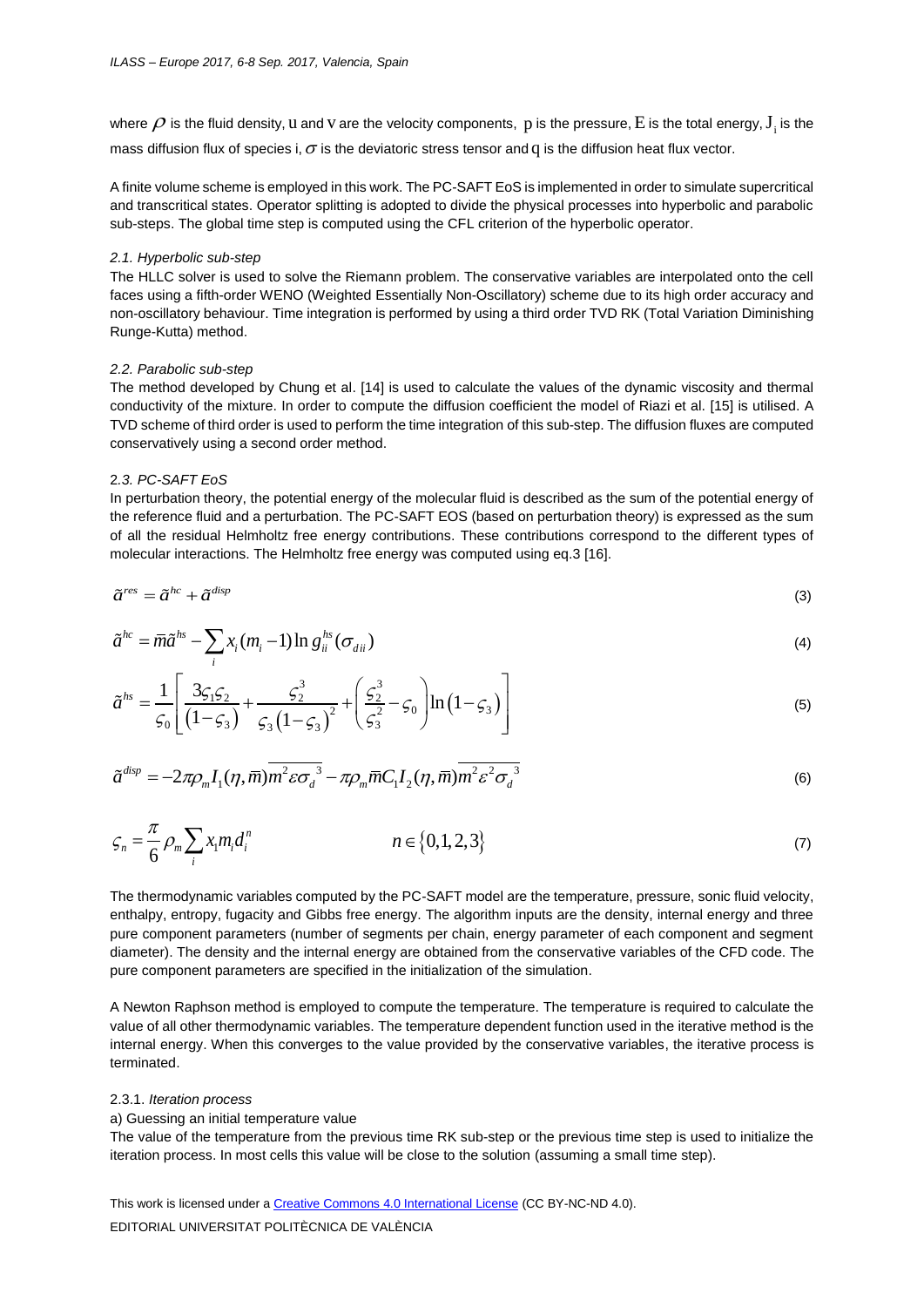#### b) Computing the compressibility factor

It is calculated as the sum of the ideal gas contribution (considered to be 1), the dispersion contribution and the residual hard-chain contribution [16].

$$
Z = 1 + Z^{hc} + Z^{disp} \tag{8}
$$

$$
Z^{hs} = \frac{\varsigma_3}{\left(1-\varsigma_3\right)} + \frac{3\varsigma_1\varsigma_2}{\varsigma_0\left(1-\varsigma_3\right)^2} + \frac{3\varsigma_2^3 - \varsigma_3\varsigma_2^3}{\varsigma_0\left(1-\varsigma_3\right)^3}
$$
(9)

$$
Z^{hc} = \overline{m}Z^{hs} - \sum_{i} x_i (m_i - 1)(g_{ii}^{hs})^{-1} \rho_m \frac{\partial g_{ii}^{hs}}{\partial \rho_m}
$$
(10)

$$
Z^{disp} = -2\pi \rho_m \frac{\partial(\eta I_1)}{\partial \eta} \overline{m^2 \varepsilon \sigma_d^3} - \pi \rho_m \overline{m} \left[ C_1 \frac{\partial(\eta I_2)}{\partial \eta} + C_2 \eta I_2 \right] \overline{m^2 \varepsilon^2 \sigma_d^3}
$$
(11)

Where  $\text{C}_{\text{\tiny{1}}} , \text{C}_{\text{\tiny{2}}}$  are abbreviations [16].

c) Computing the pressure

The pressure can be calculated using eq.12 once the compressibility factor is known [16].

$$
P = ZkT \rho_m \left(10^{10}\right)^3\tag{12}
$$

d) Computing the internal energy

It is the sum of the ideal internal energy and the residual internal energy. The residual internal energy is calculated by using eq.13 [17].

$$
\frac{U^{res}}{RT} = -T \left( \frac{\partial \tilde{a}^{res}}{\partial T} \right)_{\rho, x_i}
$$
\n(13)

If the computed total internal energy is not close enough to the value obtained from the conservative variables the Newton Raphson method is applied to calculate a new value of the temperature and repeat steps b-d.

#### 2.3.2 *Other thermodynamic properties*

Once the temperature value is known the following properties are computed.

Heat capacities: They are computed as the sum of the ideal contribution (Poling et al. [18]) and the correction done<br>by the PC-SAFT EoS (eq.15) [17].<br> $\left[\begin{array}{c} \sqrt{e^2 \tilde{a}^{res}} \end{array}\right]_{1,2}$  ( $\partial \tilde{a}^{res}$ )  $\left[\begin{array}{c} \sqrt{e^{2$ by the PC-SAFT EoS (eq.15) [17].

Once the temperature value is known the following properties are computed.  
\nHeat capacities: They are computed as the sum of the ideal contribution (Poling et al. [18]) and the correction done  
\nby the PC-SAFT EoS (eq.15) [17].  
\n
$$
C_v^{res} = -RT \left[ 2 \left( \frac{\partial \tilde{a}^{res}}{\partial T} \right)_{\rho, x_i} + T \left( \frac{\partial^2 \tilde{a}^{res}}{\partial T^2} \right)_{\rho, x_i} \right], C_{\rho}^{res} = C_v^{res} + R \left[ \frac{\rho_m T \left( \frac{\partial^2 \tilde{a}^{res}}{\partial \rho_m \partial T} \right)_{x_i} + \rho_m \left( \frac{\partial \tilde{a}^{res}}{\partial \rho_m} \right)_{T, x_i} + 1}{\left[ \rho_m^2 \left( \frac{\partial^2 \tilde{a}^{res}}{\partial \rho_m^2} \right)_{T, x_i} + 2 \rho_m \left( \frac{\partial \tilde{a}^{res}}{\partial \rho_m} \right)_{T, x_i} + 1 \right]}
$$
\n(15)

Total enthalpy: It is used to compute the thermal diffusion vector in the parabolic sub-step. The total enthalpy is the sum of the ideal contribution (obtained by integrating the ideal heat capacity at constant pressure with respect to

the temperature) and the residual enthalpy (eq.14) [16].  
\n
$$
\frac{\hat{h}^{res}}{RT} = -T \left( \frac{\partial \tilde{a}^{res}}{\partial T} \right)_{\rho, x_i} + (Z - 1)
$$
\n(14)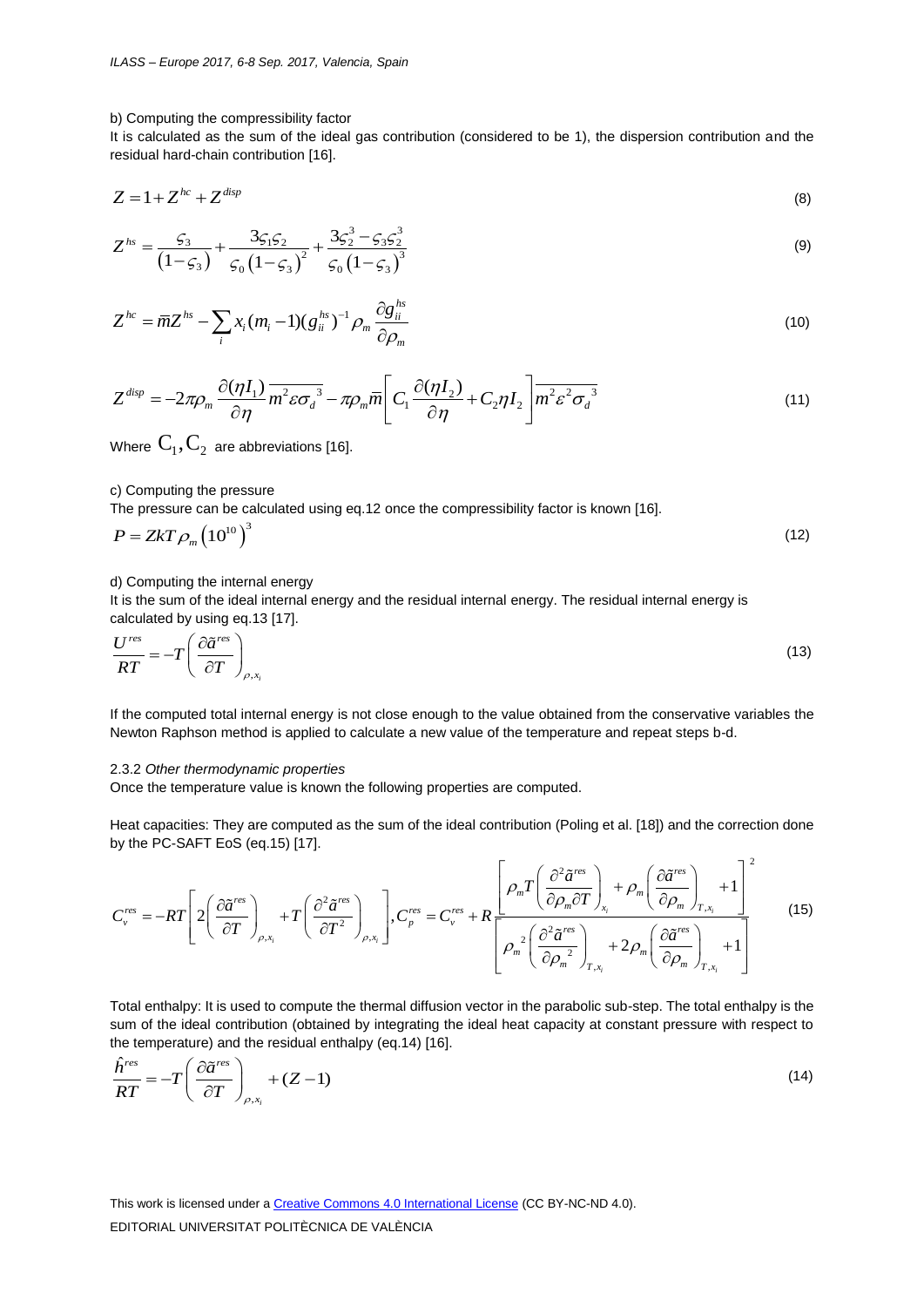Total entropy: Likewise the enthalpy, it is the sum of the ideal and the residual contributions. The ideal contribution is computed using the formula of the entropy for ideal gases and the residual contribution is computed using eq.16 [16].

$$
\frac{\hat{S}^{res}(P,T)}{R} = -T \left[ \left( \frac{\partial \tilde{a}^{res}}{\partial T} \right)_{\rho,x_i} + \frac{\tilde{a}^{res}}{T} \right] + \ln(Z) \tag{16}
$$

Sonic fluid velocity: The equation applied by Diamantonis et al. (eq.17) [19] was used.

$$
\omega = \sqrt{\frac{C_p}{C_v}} \left( \frac{\partial P}{\partial \rho_m} \right)_T \tag{17}
$$

Fugacity: It is an input of the PT FLASH model used to perform phase equilibrium calculations. Eq.18 [16] is applied to compute the fugacity.

$$
\ln \varphi_k = \frac{\mu_k^{res}(T, v)}{kT} - \ln Z \tag{18}
$$

# 2.3.3 *Calculation of the phase diagram*

The calculation of the number of phases present in a mixture in a certain condition is a recognized problem in the utilization of any EoS. In some cases, the number of phases is assumed a priori and then the composition in every phase is calculated by imposing the conditions of equilibrium. However, this technique often leads to divergence in the iterative methods used to achieve these. In our case, this is solved by an isothermal flash calculation after a stability analysis using the Tangent Plane Criterion Method proposed by Michelsen [20] and applied to the PC-SAFT EoS by Justo-Garcia et al. [21]. Nevertheless, for a case in which we have a single component, this problem gets simplified vastly and the rudimentary method of assuming a fixed number of phases can be applied. First, we calculate the saturation curve for the single component by imposing the equilibrium conditions:<br> $T_{SATURATED\_VAPOR} = T_{SATURATED\_LQUID}$ 

$$
T_{\rm saturated\_vapor}=T_{\rm saturated\_liquid}
$$

$$
P_{SATURATED\_VAPOR} - P_{SATURATED\_LIQUID}
$$
  

$$
P_{SATURATED\_VAPOR} = P_{SATURATED\_LIQUID}
$$

# P saturated\_vapor <sup>—</sup> P saturated\_liquid<br>|laturated\_vapor = laturated\_liquid

where T, p and μ are the temperature, pressure and chemical potential of the component. Then for the inputs, we compare with the calculated saturation curve, knowing then if the conditions for the component are inside or outside of it. In case of being outside, the EoS is applied directly. On the other hand, if it is inside, the saturation values are weighted by the amount of vapor-liquid calculated. The phase diagram is computed in the initialization of the program in order to reduce the computational time of the simulation.

#### **3. Results and discussion**

In this section, the hyperbolic part of the code is validated against the exact solution of the Riemann problem. In addition, a two-dimensional simulation of a cryogenic nitrogen jet was performed to demonstrate the twodimensional capability of the numerical framework.

#### 3.1. *Shock tube problem*

A shock tube problem is a one-dimensional Riemann problem frequently applied to validate computational fluid codes. The Euler equations are solved in this validation so a direct comparison with the exact solver can be done. The component used to perform the simulation was n-dodecane. The exact Riemann solver uses an unstructured table which contains the thermodynamic properties derived from the PC-SAFT EoS. This table is generated before performing the simulations. The domain used was  $x \in [-2, 2]$ , the initial conditions of the left state are *ρL=751.167kg/m<sup>3</sup>* , *pL=40.2kPa*, *uL=0m/s* and the initial conditions of the right state are *ρR=719.249kg/m<sup>3</sup>* , *pR=170bar*, *uR=0m/s*. 800 equally spaced cells were used with a fifth order spatial accuracy. Wave transmissive boundary conditions are implemented in the left and right sides. Figure 3 shows a high degree of agreement between the exact solution and the computed results.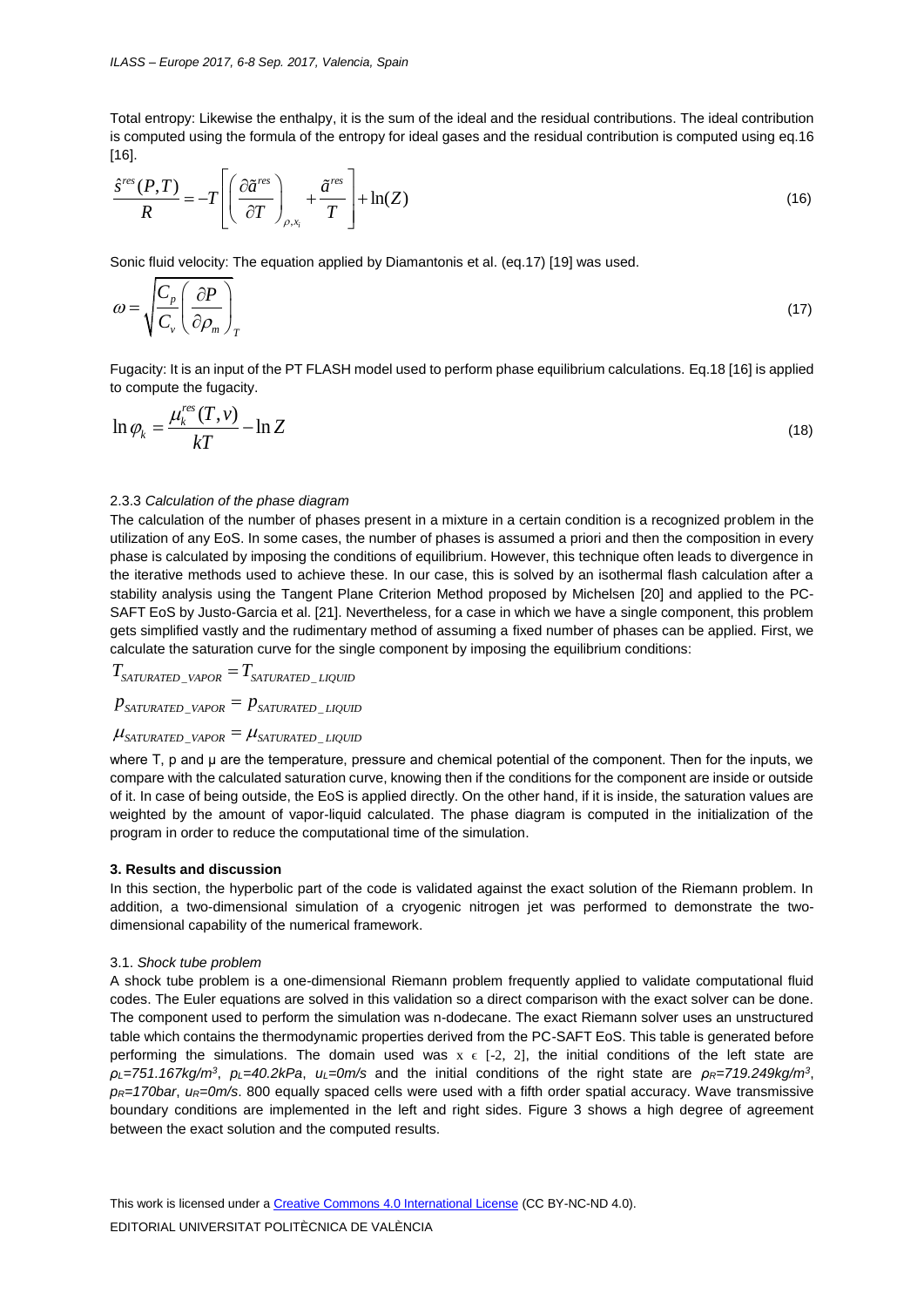

**Figure 2.** Validation of the hyperbolic sub-step in the Riemann problem. Comparison between the exact and the numerical solution of the density (upper left), pressure (upper right), temperature (lower left) and x-velocity (lower right) at  $t = 5 \times 10^{-4} s$ .

# 3.2. *Two-dimensional test case*

A two-dimensional supercritical nitrogen jet mixing case was simulated using the developed numerical framework. Cryogenic liquid nitrogen is injected into a chamber filled with high temperature nitrogen. This simulation was previously done by Ma et al. [22] employing similar conditions to the case 3 of Mayer et al. [23]. The ambient pressure in the combustion chamber is 4MPa, the density of the jet is 440kg/m<sup>3</sup> and the density of the nitrogen in the combustion chamber is 40 kg/m<sup>3</sup>. The velocity of the jet is 50m/s and the diameter of the exit nozzle is 1.0mm. The domain used is 30mm x 15mm. A structured mesh is applied with a uniform cell distribution. The cell size is 0.06mm x 0.06mm. A flat velocity profile is imposed at the inlet. Transmissive boundary conditions are used in all boundaries with the exception of the inlet. It was not utilised a sub-grid scale model. The parabolic sub-step is included into the simulation.



**Figure 3.** Density results of the simulation of the planar cryogenic nitrogen jet at t = **7.90 x 10-4s**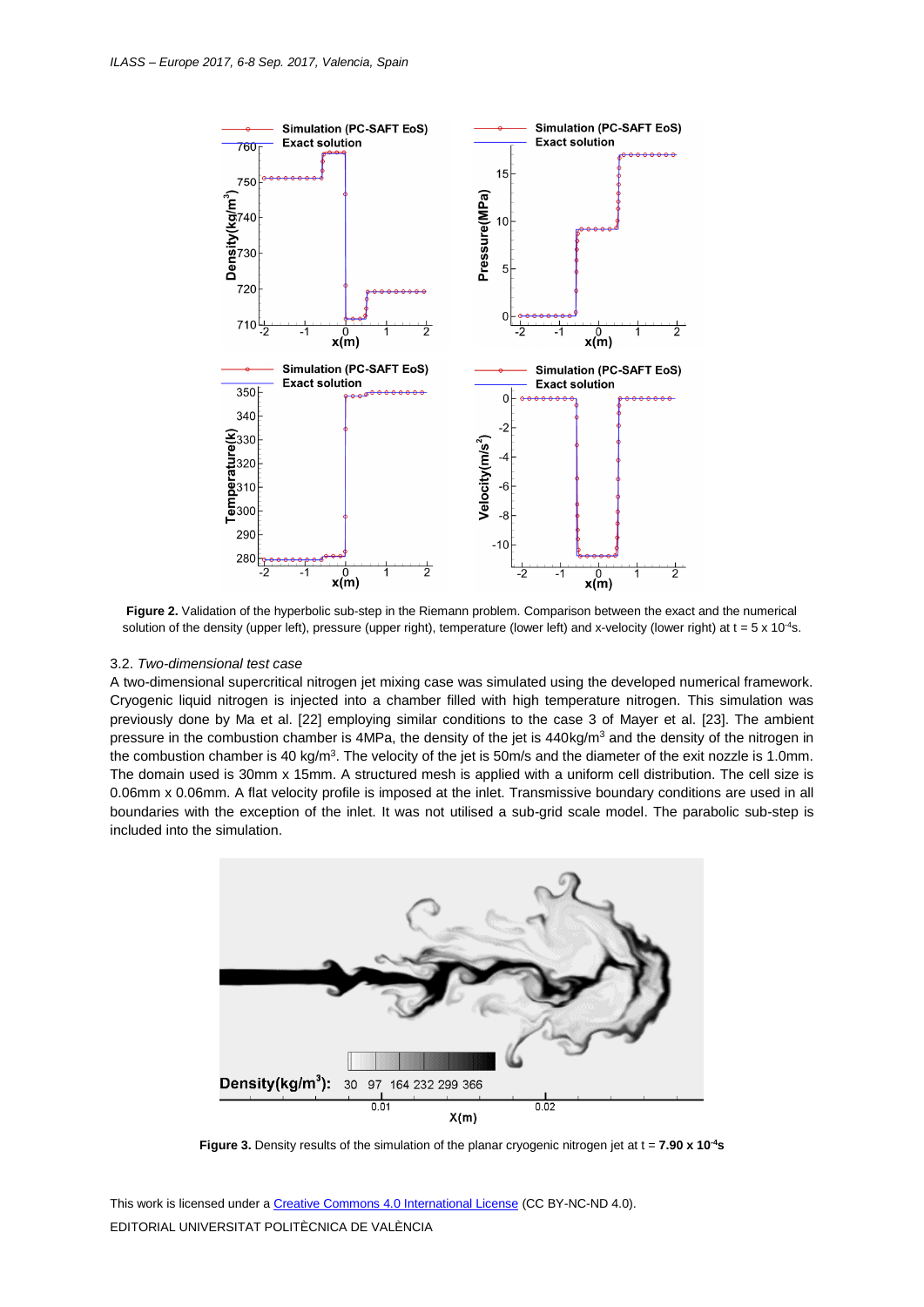At high pressures the intermolecular interactions in the gas-liquid interphase are symmetrical so the atomization phenomena is suppress. In Figure 3 it can be appreciated that the mixing process depends on the turbulence where the large density gradients play an important role. When the jet is introduced in the high temperature environment of the chamber the velocity gradients at the jet surface generate a rollup which finally breakup into ligament-shaped structures. The Kelvin Helmholtz instability can be observed in the shear layer.

The mixing layer is similar to a gas/gas turbulent mixing case. This feature was observed by the experiments performed by Chehroudi el al. [24]. No droplets are formed at this conditions. Figure 4 shows how the jet is quickly heated to a gas-like supercritical state after the injection takes place.



**Figure 4.** Temperature results of the simulation of the planar cryogenic nitrogen jet at t = **7.90 x 10-4s**

By setting the CFL number at 1.0 and using a second order RK method the number of time steps needed to simulate 7.9E-4s is approximately 50000. The average CPU time for a time step is 14.2s. It has to be taken into account that this is a serial code used to validate the numerical framework and it is not optimized. If the operator splitting is not applied the CPU time can be reduced to 8.6s. Unlike the fifth order WENO scheme, the evaluated first and second order schemes are not able to properly capture the large density gradients. Third and fourth order reconstruction schemes have not been evaluated.

# **Conclusions**

A numerical framework was developed to simulate the mixing of supercritical and transcritical flows using the PC-SAFT EoS. By using this advance molecular model, real fluid effects are taken into account in the simulations. Apart from supercritical state, the developed code is able to simulate gas, liquid and vapor-liquid phase equilibrium. The algorithm applied to couple the PC-SAFT EoS and the Navier-Stokes equations allows a quick computation of the thermodynamic properties of the flow. The hyperbolic part of the code was validated against the exact solution of the Riemann problem solved for the PC-SAFT EoS. Furthermore, the simulation of the two-dimensional supercritical nitrogen jet mixing case shows the multidimensional capability of the numerical framework. Future work will include the simulation of transcritical and supercritical mixing cases with a composition more similar to Diesel in temperature and pressure conditions closer to those of a diesel engine.

# **Acknowledgements**

This project has received funding from the European Union Horizon 2020 Research and Innovation programme. Grant Agreement No 675528

# **Nomenclature**

| List of Symbols   |                                                      | <b>Greek Letters</b> |                                                        |
|-------------------|------------------------------------------------------|----------------------|--------------------------------------------------------|
| $\tilde{a}^{res}$ | $=$ reduced Helmholtz free energy                    | $\mathcal E$         | $=$ depth of pair potential [J]                        |
|                   | $=$ temperature-dependent segment diameter [ $\AA$ ] | η                    | $=$ packing fraction                                   |
|                   | $=$ radial distribution function                     |                      | $=$ density [kg/m <sup>3</sup> ]                       |
|                   | $=$ integrals of the perturbation theory             | $\rho_{m}$           | = total number density of molecules $[1/\text{\AA}^3]$ |